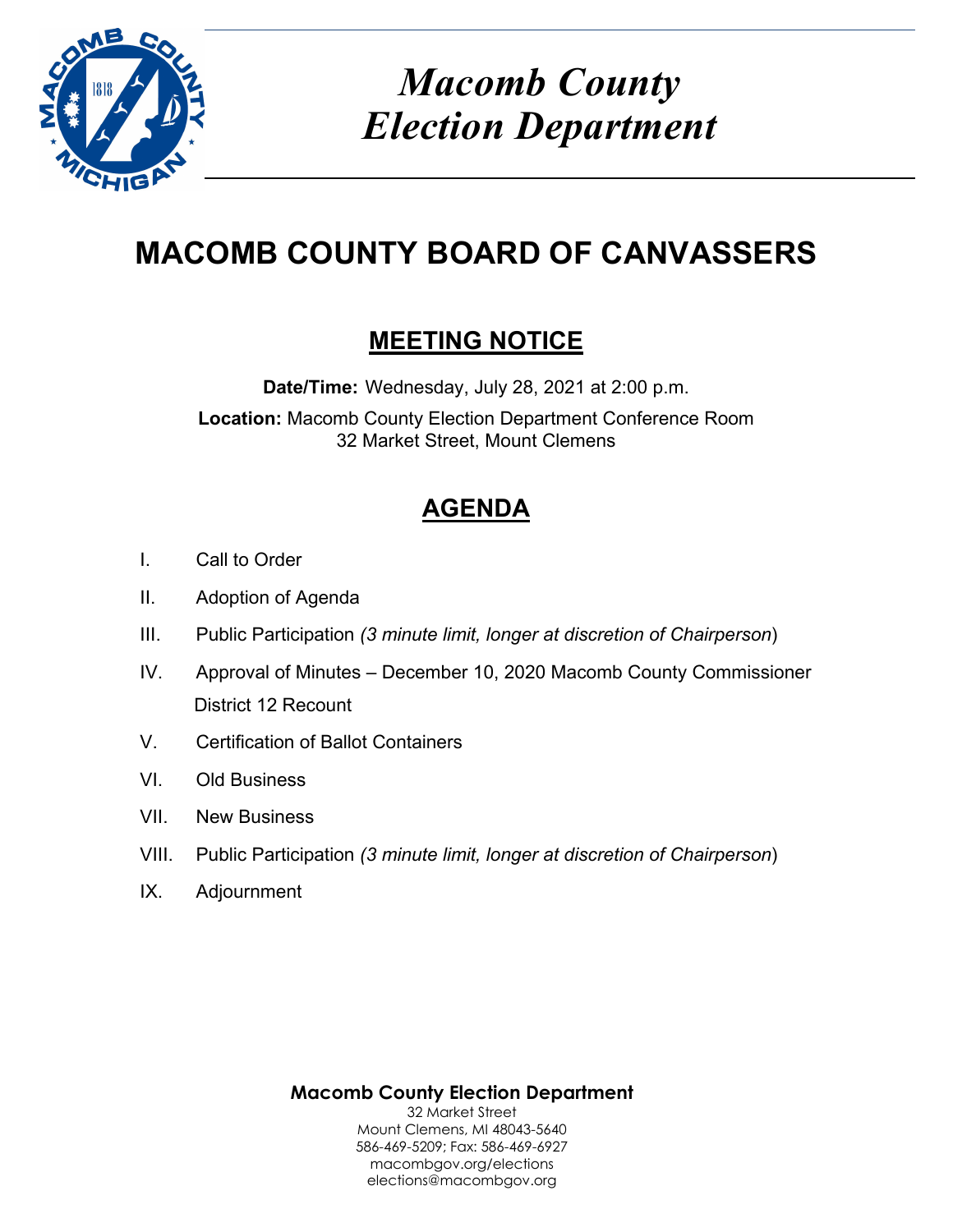### **MACOMB COUNTY BOARD OF CANVASSERS DECEMBER 10, 2020 RECOUNT UNOFFICIAL MINUTES**

The Macomb County Board of Canvassers met on Thursday, December 10, 2020 at the Clinton Township Senior Center, 40730 Romeo Plank Rd., Clinton Township, Michigan, to conduct a recount of the votes cast for the office of County Commissioner – District 12, which appeared on the ballot at the Tuesday, November 3, 2020 General Election.

The following Board members were present:

 Barb VanSyckel – Chair Lori Mabee – Canvasser Sarah Stovall – Canvasser  *Excused: Michelle DeBeaussaert – Vice Chair* 

*Also Present: Michael Grix – Chief Election Clerk Goce Nedanovski – Election Department Debbie Williams – Election Department Frank Krycia – Corporation Counsel's Office* 

#### **Call to Order**

Barb VanSyckel called the meeting to order at 9:18 a.m.

#### **Adoption of Agenda**

A motion was made by Sarah Stovall and seconded by Lori Mabee to adopt the agenda. The motion carried unanimously.

#### **Public Participation**

Jim Perna Julie Matuzak

#### **Approval of Minutes (November 3, 2020 General Election Canvass)**

A motion was made by Lori Mabee and seconded by Sarah Stovall to approve the minutes. The motion carried unanimously.

### **Recount of requested precincts for Macomb County Commissioner – District 12**

The following precincts were recounted:

| Jurisdiction       | Precinct     | Old Seal | <b>New Seal</b> | Recountable |
|--------------------|--------------|----------|-----------------|-------------|
| <b>Clinton Twp</b> | <b>13 AV</b> | 31265    | 59470           | Yes         |
| <b>Clinton Twp</b> | <b>16 AV</b> | 31274    | 59469           | Yes         |
| <b>Clinton Twp</b> | 23 AV        | 31273    | 59468           | Yes         |
| <b>Clinton Twp</b> | <b>25 AV</b> | 31261    | 59461           | Yes         |
| <b>Clinton Twp</b> | <b>26 AV</b> | 31298    | 59467           | No          |
| <b>Clinton Twp</b> | <b>27 AV</b> | 31291    | 59475           | Yes         |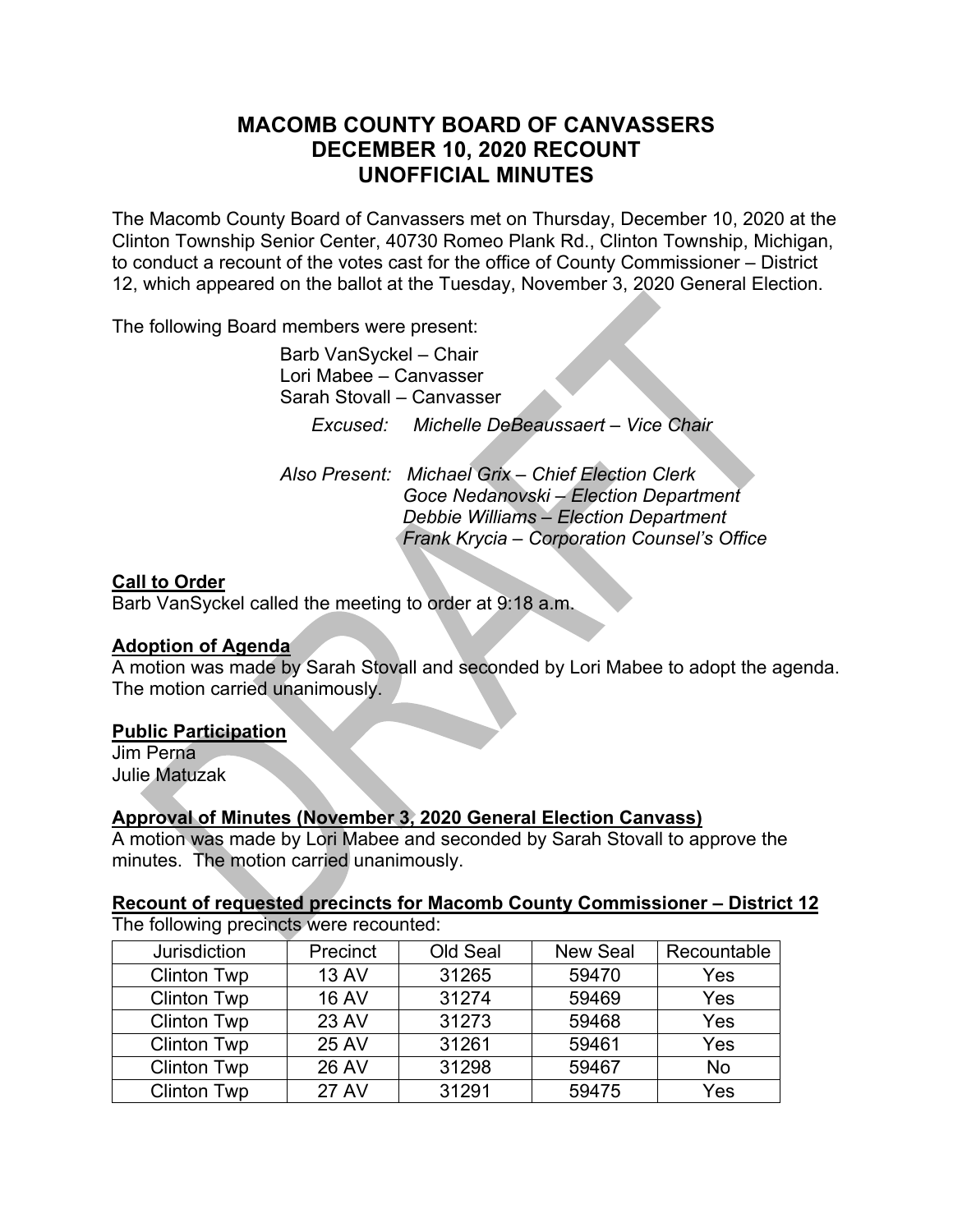| <b>Clinton Twp</b> | 32 AV        | 31275        | 59465       | Yes |
|--------------------|--------------|--------------|-------------|-----|
| <b>Clinton Twp</b> | 33 AV        | 31283        | 59473       | Yes |
| <b>Clinton Twp</b> | 35 AV        | 31296, 31297 | 59471,59472 | Yes |
| <b>Clinton Twp</b> | 37 AV        | 31276        | 59466       | Yes |
| <b>Clinton Twp</b> | 39 AV        | 31279        | 59463       | Yes |
| <b>Clinton Twp</b> | <b>40 AV</b> | 31278        | 59464       | Yes |

#### Macomb County Board of Canvassers Unofficial Minutes December 10, 2020 Meeting – Page 2

At 10:40 a.m., the Board of Canvassers voted unanimously to allow workers to review original ballots for which duplicates had been made. The Township Clerk's Office staff delivered the sealed envelopes to the Board of Canvassers. The original ballot envelopes were properly sealed on election night, but stored in a locked safe in the Clinton Township Clerk's Office, rather than in the ballot containers. Following the recount of each precinct, the original ballot envelopes were sealed back in the appropriate ballot container. Original ballot envelopes for precincts not involved in the recount were given back to the Township Clerk's staff.

Precinct 26 AV was determined to be unrecountable due to the physical count of the ballots differing from the number of voters in the poll book by 100.

At the end of the recount, the Board of Canvassers reviewed two official challenges: Challenge 1 – AV Precinct 23 – Unanimously determined to be no vote Challenge 2 – AV Precinct 33 – Unanimously determined to be vote for Matuzak

Challenged envelopes and ballots were resealed in the respective AV ballot containers with new seal numbers:  $23$  AV: Seal# 59474  $\arrow$  and 33 AV: Seal# 59462

Michael Grix read the recounted results: Matuzak – Original total: 5,289; Recount total: 5,297 Perna – Original total: 4,453; Recount total: 4,469

After adding in the official canvassed results from the rest of the precincts in the district, along with the original results from 26 AV (which could not be recounted), James Perna finished with 17,303 votes and Julie Matuzak finished with 17,510 votes.

#### **Motion to accept Recount Statement of Votes**

A motion to accept the recounted results was made by Lori Mabee and seconded by Sarah Stovall. The motion carried unanimously.

#### **New Business**  None

**Old Business**  None

**Public Participation None**